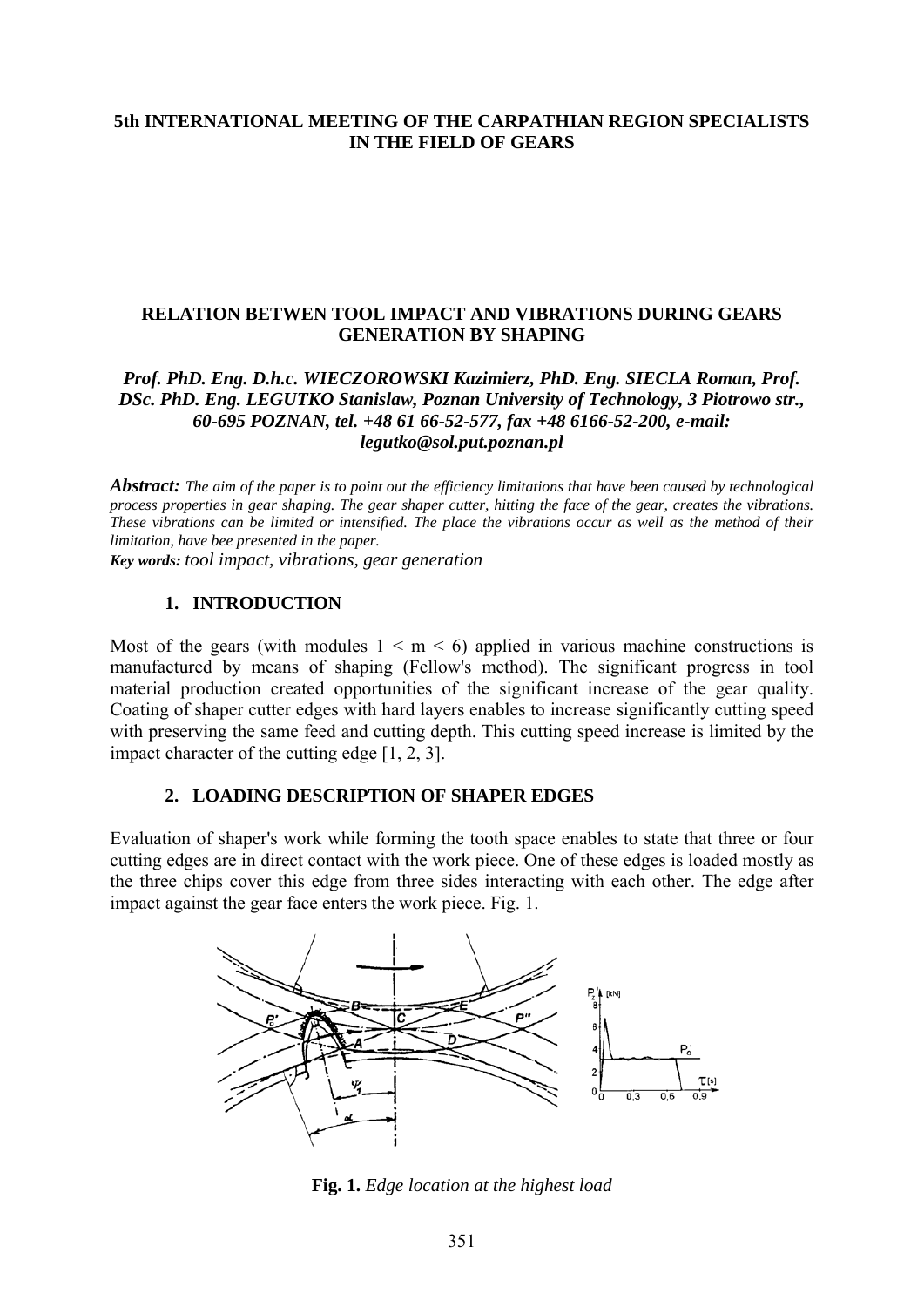The vibrations occurring in the process are transmitted onto the other edges and they are reproduced on the involute surface of the tooth. Evaluating the course of work in single stroke for the most loaded edge it is possible to present the sequence course phases [1]. The sequence phases of edge loading have been presented in Fig. 2.



**Fig. 2.** *Cutting force variations during one edge pitch* τ*1 - edge impact duration,* τ*2 -load rejection time,* τ*3 -shaping time* 

The vibrations may occur in  $\tau_3$  phase depending on the edge loading value and increasing of the impact force. Depending on edge loading value the vibrations may disappear or multiply in following strokes. The system machine tool - gear shaper - work piece - work piece holder is characterized by certain damping abilities. Anyway, the exceeding of the certain critical loading value of the edge causes the decreasing of damping abilities and intensive increase of vibrations.

## **3. FACTORS INFLUENCING THE VIBRATION INTENSIFICATION**

The significant factor causing the vibration intensification is the cross section of the machined layer. The increases of the feed as well as the cutting depth make the increase of vibrations. The following factor that intensifies the vibrations is the rake angle. The influence of the rake angle upon the impact force of one shaper edge has been presented in Fig. 3.



**Fig. 3.** *The influence of rake angle on edge load factor* 

It has been proved that decreasing the rake angle to the value of 4°, caused the increase of impact force from 7 kN to 10 kN but increasing the rake angle to 8° caused the decreasing of impact force to 4,5 kN. The other significant factor causing the vibrations is the construction of the machined gear. All the experiments have been performed for the disc gear supported circumferentially. Such position of the gear enables the vibration damping.

# **4. INVESTIGATION RESULTS**

The course of impact force and cutting force below its critical value has been shown in Fig. 4.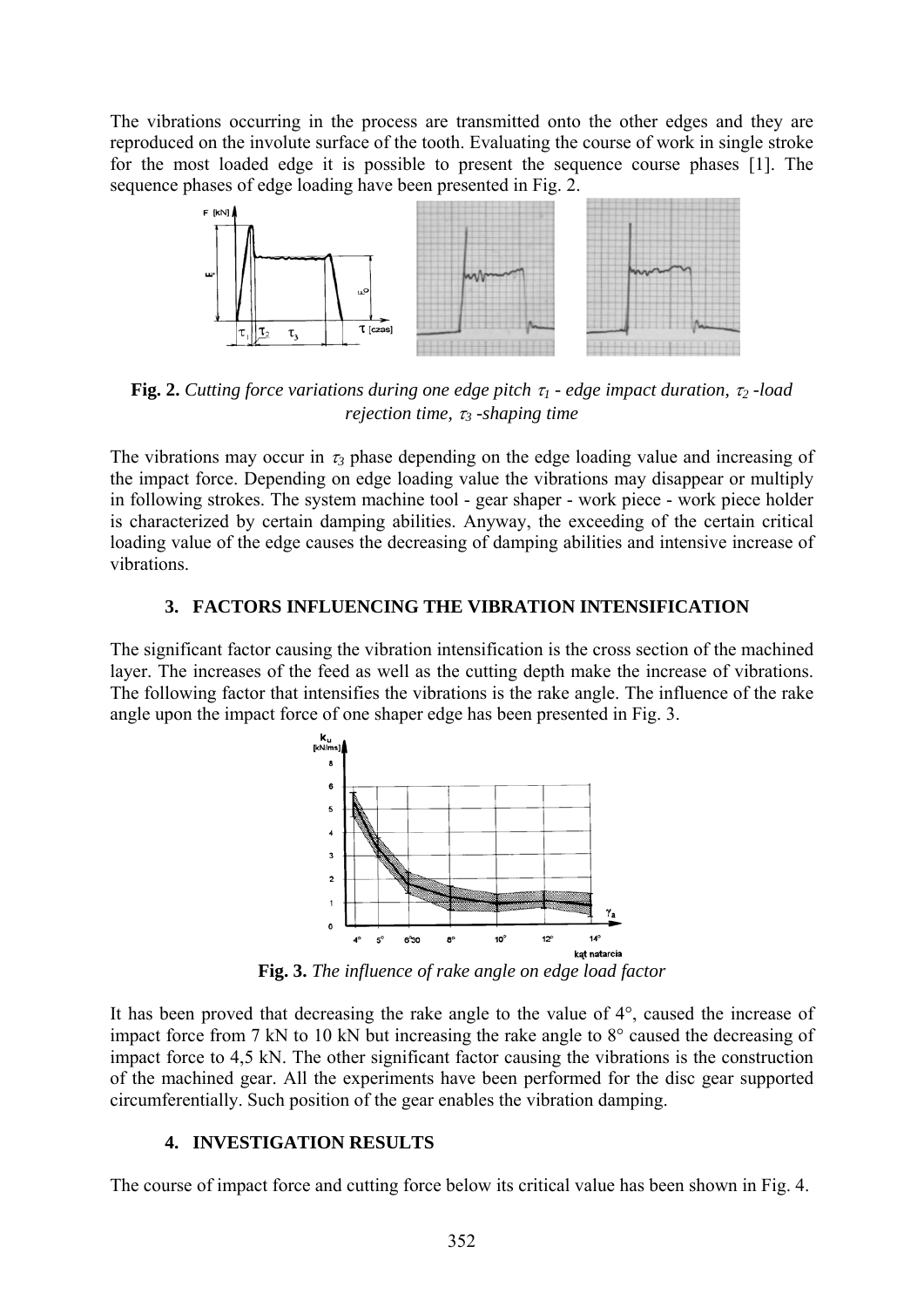

**Fig. 4.** *Force variations in tooth space shaping process a -without vibrations, b -with damped vibrations* 

The vibrations are observed but they are of the decay character. The course of impact force and cutting force over its critical value has been shown in Fig. 5.



**Fig. 5.** *Force variations in tooth space shaping process - with increasing vibrations* 

As it is shown the vibrations for the following strokes are intensified. As the effect of vibrations the characteristic zones on the involute surface of the tooth are created (see Fig. 6).



**Fig. 6.** *The image of vibrations on tooth involute surface* 

# **5. CONCLUSIONS**

Basing on the performed investigations it is possible to state that the value of the critical force intensifying vibrations depends on shaping conditions, edge geometry, machined material and construction of the gear. Precise determination of critical force value is practically impossible. The authors described the critical force for shaping the gears with modulus 3 and standard cutting edge geometry by means of the following factor of the edge loading

$$
K_{F_u} = \frac{F_u}{\tau_1} = 9.5 \cdot 10^3 \frac{kN}{s}.
$$